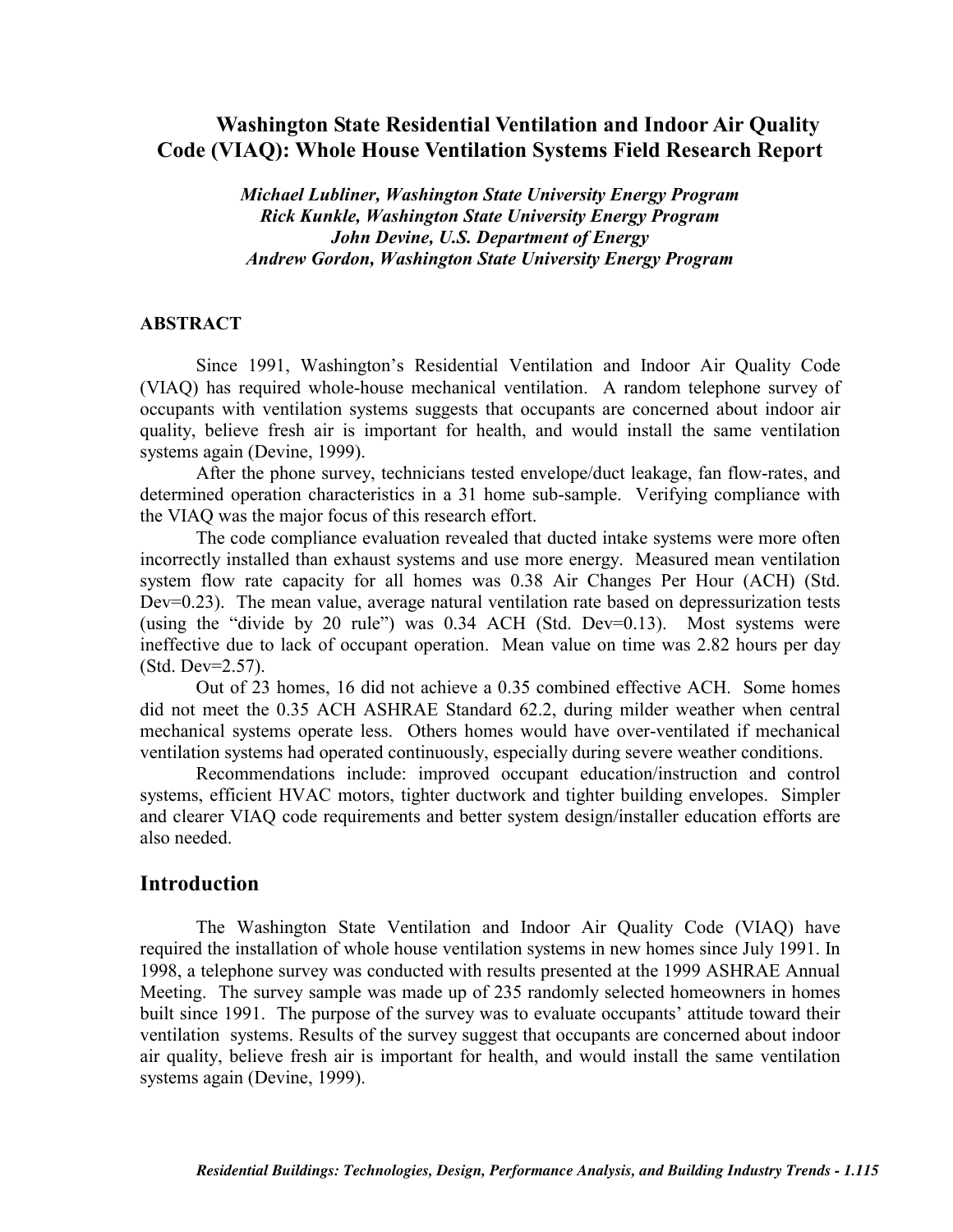To compare the results of the telephone survey with measurable ventilation system performance data, site evaluations of a sub-sample of 31 homes were subsequently conducted. The major focus of these evaluations was to assess compliance with the VIAQ, while exploring occupant interaction with the ventilation systems, and evaluating installed systems for performance and energy use. Several key questions identified in the research design were explored in the field. These include: How well did the systems perform? Were they installed to code? Did the occupants' responses to the phone survey match site conditions? Were the homes and their ducted systems "tight"? (The VIAQ contains no duct leakage standards; all the homes in the study can be considered standard practice regarding their duct systems.)

# **Background**

The impetus for this study was, in part, the information gathered from state energy code implementation efforts since the early 1980s (Palmiter 1989, Palmiter 1997). Based on this information, the initial assumptions for this study were as follows:

- Occupants are unaware of, dislike, or don't understand how to use ventilation systems in a manner consistent with IAQ and energy conservation.
- x Occupants, in general, misunderstand IAQ, or are not concerned about IAQ issues.
- Most homes are equipped with centrally ducted heating systems.
- Most ventilation systems are integrated into centrally ducted heating/cooling systems.
- Most integrated systems are performance based (see below) and current enforcement of performance systems is ineffective. Performance based systems rely on fieldtesting of ventilation flow rates by the HVAC installer.
- Most occupant complaints are related to integrated ventilation systems.
- Untested integrated ventilation systems may waste large amounts of energy.
- Exhaust systems, while not immune from problems, generally comply with the prescriptive requirements and are not likely to waste large amounts of energy.
- Occupants use exhaust systems more than integrated systems because the controls are easier to find. (Integrated system timers are usually installed on the furnace, while exhaust system controls are usually in a bathroom.)

The VIAQ requires whole house mechanical ventilation systems capable of providing the greater of 0.35 ACH or "15 CFM per bedroom plus 15 CFM", but no more than 0.5 ACH. To meet code, a system must meet either the prescriptive or the performance guidelines. To meet the performance approach the system flow rates must be field measured. The prescriptive requirements were designed to provide installers with a simple way to meet the performance targets in the code. The prescriptive method for exhaust fan sizing is based on minimum duct sizes, maximum lengths and maximum number of elbows, and fan size (Table 1).

The prescriptive method for sizing the outside air ducts connected to the forced air return is similar to that of the exhaust systems but is based on the number of bedrooms (Table 2).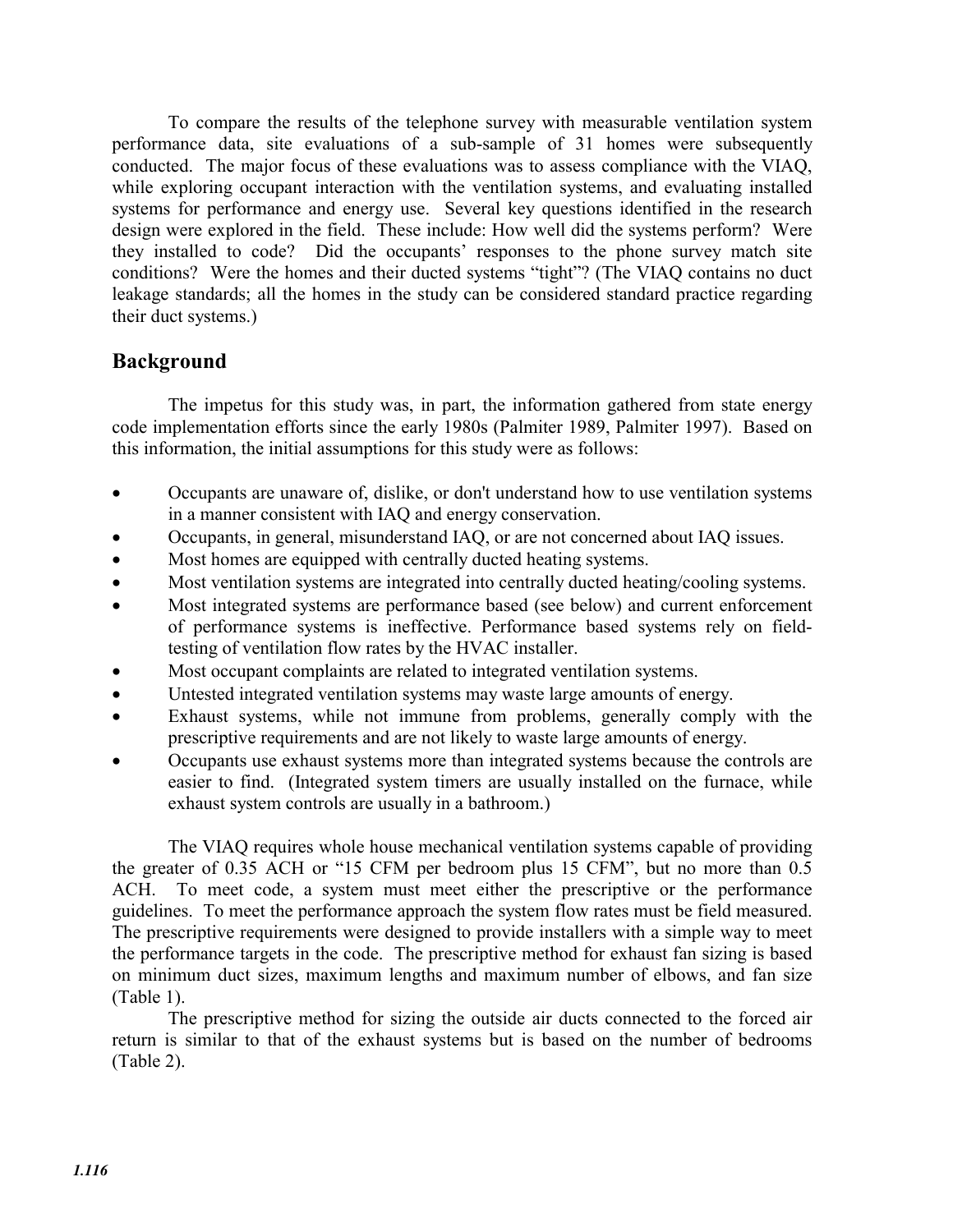| <b>Fan Tested CFM</b> | <b>Flex Duct</b>                              |                                                 | <b>Smooth Duct</b>                            |                                                 |  |
|-----------------------|-----------------------------------------------|-------------------------------------------------|-----------------------------------------------|-------------------------------------------------|--|
| $@.0.25$ W.G.         | <b>Minimum</b><br><b>Diameter</b><br>(inches) | <b>Maximum</b><br>Length <sup>1</sup><br>(feet) | <b>Minimum</b><br><b>Diameter</b><br>(inches) | <b>Maximum</b><br>Length <sup>1</sup><br>(feet) |  |
| 50                    | 4                                             | 25                                              | $\overline{4}$                                | 70                                              |  |
| 50                    | 5                                             | 90                                              | 5                                             | 100                                             |  |
| 50                    | 6                                             | No Limit                                        | 6                                             | No Limit                                        |  |
| 80                    | 4                                             | Not Permitted                                   | 4                                             | 20                                              |  |
| 80                    | 5                                             | 15                                              | 5                                             | 100                                             |  |
| 80                    | 6                                             | 90                                              | 6                                             | No Limit                                        |  |
| 100                   | 5                                             | Not Permitted                                   | 5                                             | 50                                              |  |
| 100                   | 6                                             | 45                                              | 6                                             | No Limit                                        |  |
| 125                   | 6                                             | 15                                              | 6                                             | No Limit                                        |  |
| 125                   |                                               | 70                                              | 7                                             | No Limit                                        |  |

**Table 1. Prescriptive Exhaust Duct Sizing** 

1. Maximum duct lengths are for systems with no more than three elbows. For each additional elbow subtract 10 feet from length.

|  | Table 2. Prescriptive Integrated Forced Air |  |  |
|--|---------------------------------------------|--|--|
|  | <b>Supply Duct Sizing</b>                   |  |  |

| Number of<br><b>Bedrooms</b> | Minimum Flexible<br>Duct Diameter <sup>1,2</sup> | Minimum Smooth<br>Duct Diameter <sup>1,2</sup> |
|------------------------------|--------------------------------------------------|------------------------------------------------|
|                              | (inches)                                         | (inches)                                       |
| 2 or less                    |                                                  |                                                |
|                              |                                                  |                                                |
| or more                      |                                                  |                                                |

1. Minimum duct diameters are for systems with no more than three elbows. For each additional elbow, increase duct diameter 1 inch.

2. Minimum duct diameters are for ducts no longer than 20 feet.

For ducts over 20 feet, increase duct diameter 1 inch.

The VIAQ uses two basic system approaches. One approach uses the forced air heating/cooling system to draw ducted outside air into the return plenum (Figure 1).

The other system relies on a low-sone whole house exhaust fan to exhaust indoor air and includes 3-4 small air intake vents in the building envelope (Figure 2).

## **Field Sample**

The following six system combinations were encountered during field tests.

#### **System Type #1: Exhaust System with Inlet Vents**

A code-described prescriptive exhaust ventilation system, consisting of a timer that activates a quiet exhaust fan. Fresh air is provided through window sash vents or wall ports.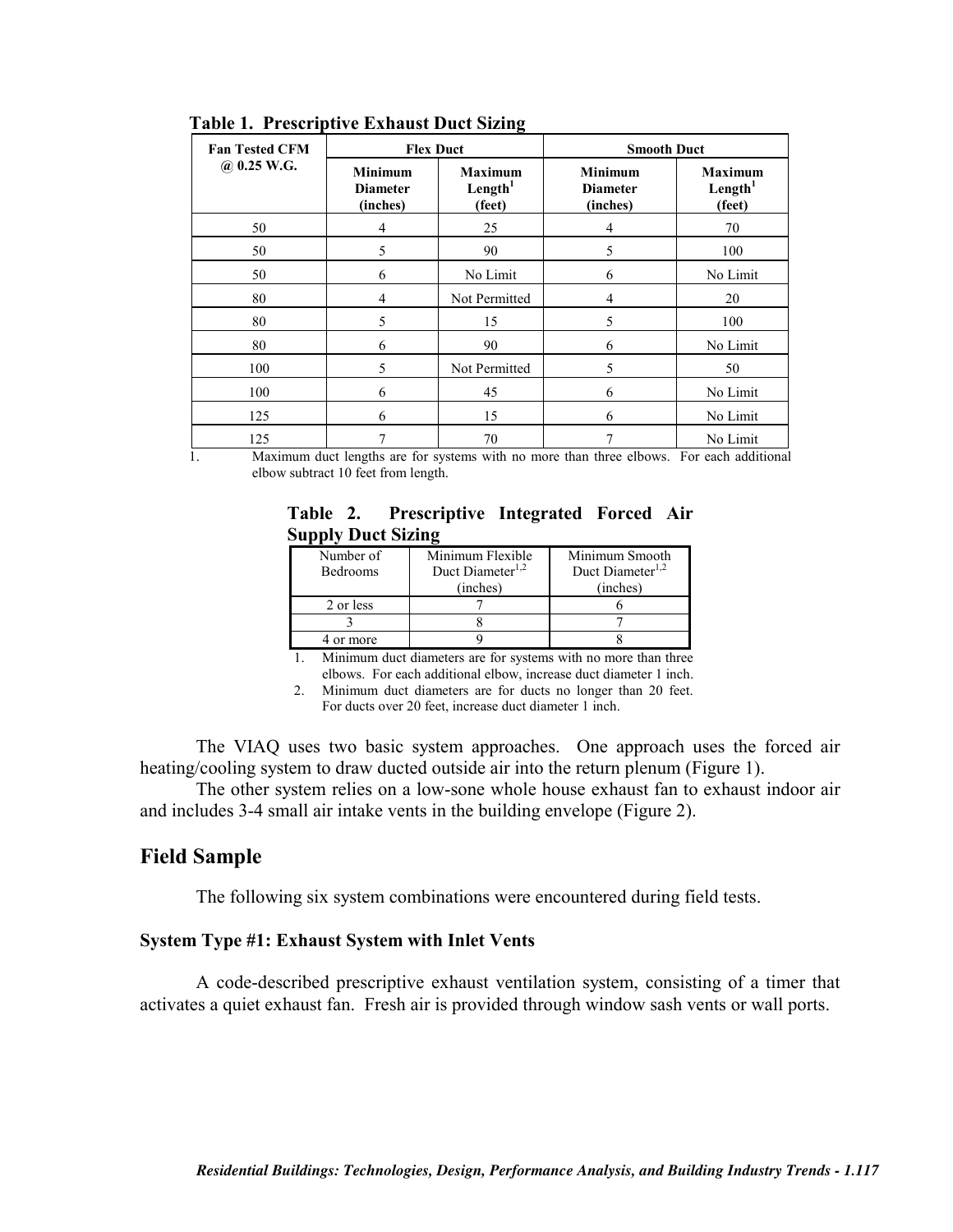

**Figure 1. Integrated Heating and Ventilation System** 

#### **System Type #2: Passive Integrated Exhaust System**

A hybrid of prescriptive exhaust and integrated systems, consisting of a timer that activates an exhaust fan. A fresh air duct, which may or may not be equipped with a manual damper, is connected to the return air plenum. This system is passive since the timer does not activate the furnace blower.

#### **System Type #3: Passive Integrated Exhaust System with Mechanical Damper**

System #2 augmented with a mechanical damper. A fresh air duct is connected to the return air plenum, which is equipped with the mechanical damper. This system is also passive since the timer does not activate the furnace blower.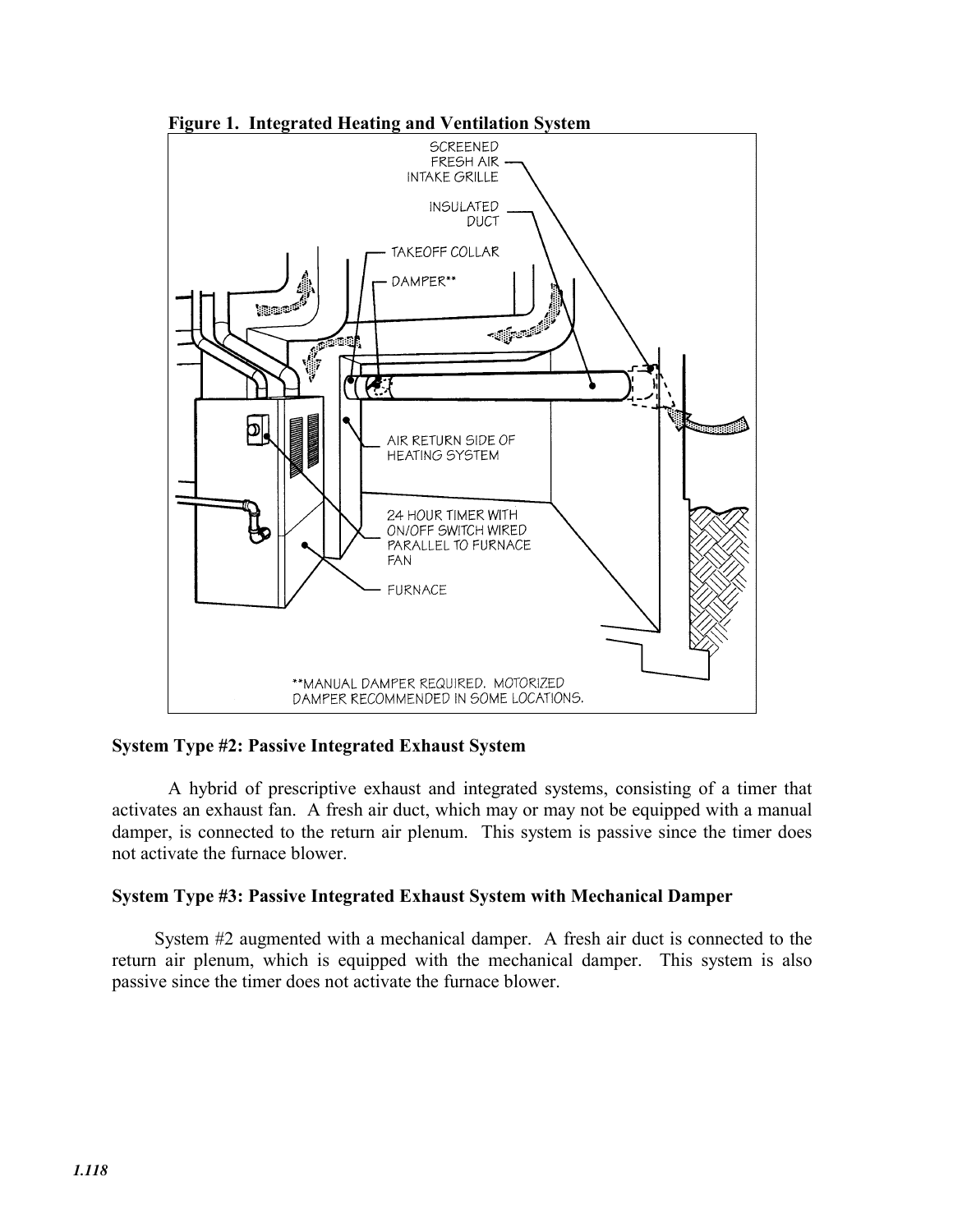

**Figure 2. Whole House Exhaust Fan with Intake Vents** 

**System Type #4: Integrated HVAC with Mechanical Damper** 

This is a code-described prescriptive integrated system, consisting of a timer that simultaneously activates the furnace blower and a mechanical damper in the fresh air intake. The fresh air duct is connected to the return air plenum.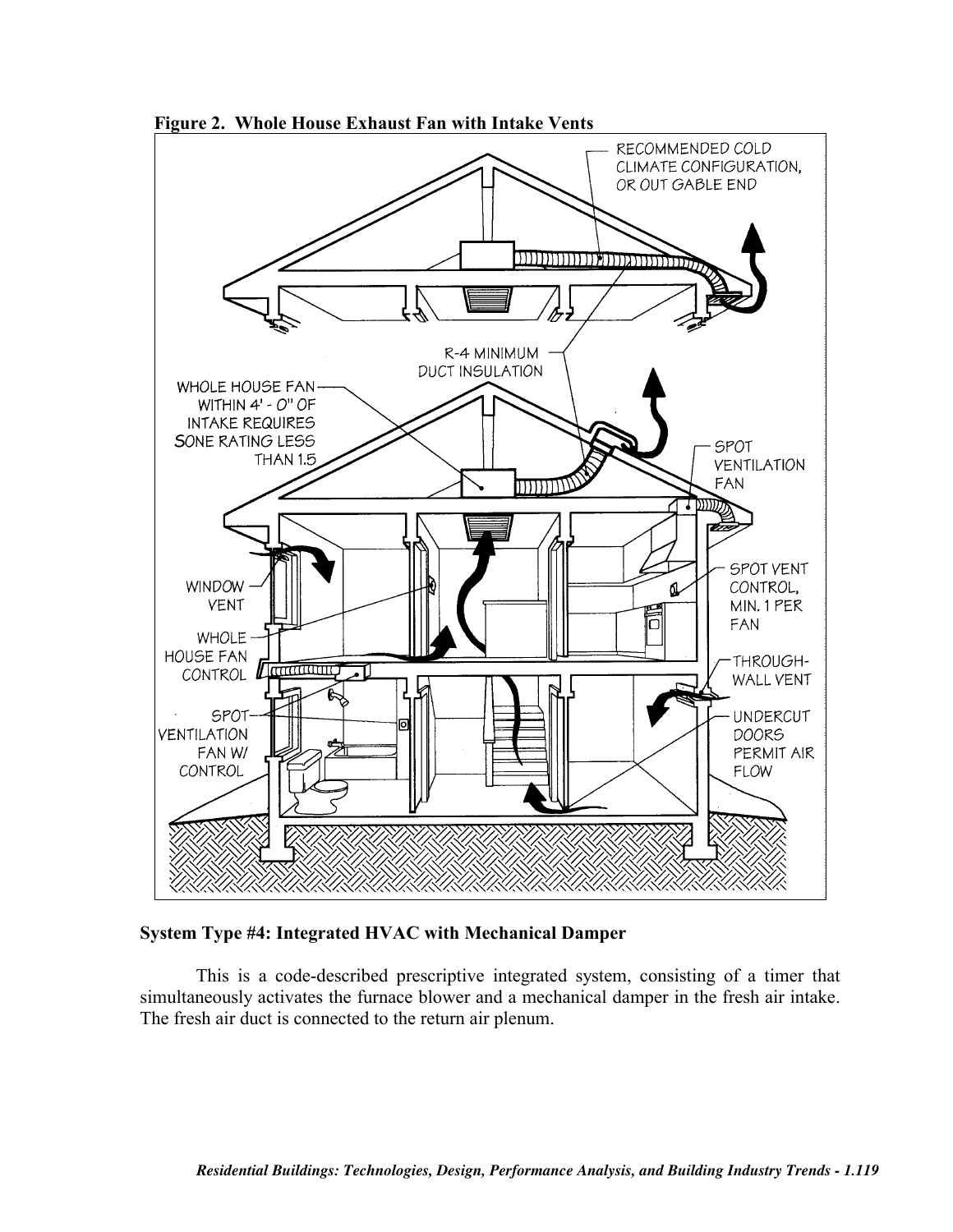#### **System Type #5: Integrated HVAC with Mechanical Damper and Exhaust Fan**

This is a code-described prescriptive integrated system, with the addition of an exhaust fan. This system consists of a timer that simultaneously activates the furnace blower, the exhaust fan and the mechanical damper in the fresh air intake. The fresh air duct is connected to the return air plenum.

### **System Type #6: Integrated HVAC with No/Manual Damper**

This is a code-described prescriptive integrated system, but requires calculations based on field conditions or performance tests. This system consists of a timer that activates the furnace blower. No damper, or sometimes a fixed manual damper, is located in the fresh air intake. The fresh air duct is connected to the return air plenum.

Research field data were collected at a total of 31 sites. The sites were selected on the basis of location, heating system type and square footage from a sub-sample of 130 who participated in the phone survey and volunteered for the field survey portion of the project. Fifteen sites were selected in King County, the most populous county and most active in terms of new construction. Ten were selected in Spokane County, the most populous county where more severe weather conditions prevail. Six sites were selected in Thurston County, a rural, moderate growth area with a moderate climate similar to King County. Twenty-one of the selected sites had ducted forced air heating/cooling systems. Ten had other types of systems. Ducted heating systems are prevalent in Washington's new residential construction. Table 3 (included in the "Findings" section) provides field information and summary test results.

## **Data Collection**

Data collected at each field visit included:

## **Occupant Interview**

Each occupant was interviewed on site. The interview was designed to update information collected during the telephone survey, and was adjusted when new questions seemed pertinent. For example, after it was noted that the first few occupants kept two or more large pets, the survey was changed to add number of pets as a variable for analysis.

#### **Ventilation Code Compliance Data**

Each ventilation system was examined and all the components, including ducts, dampers, vents, fans and controls were checked to assess their compliance with the code. Compliance with the VIAQ was the major focus of this research effort.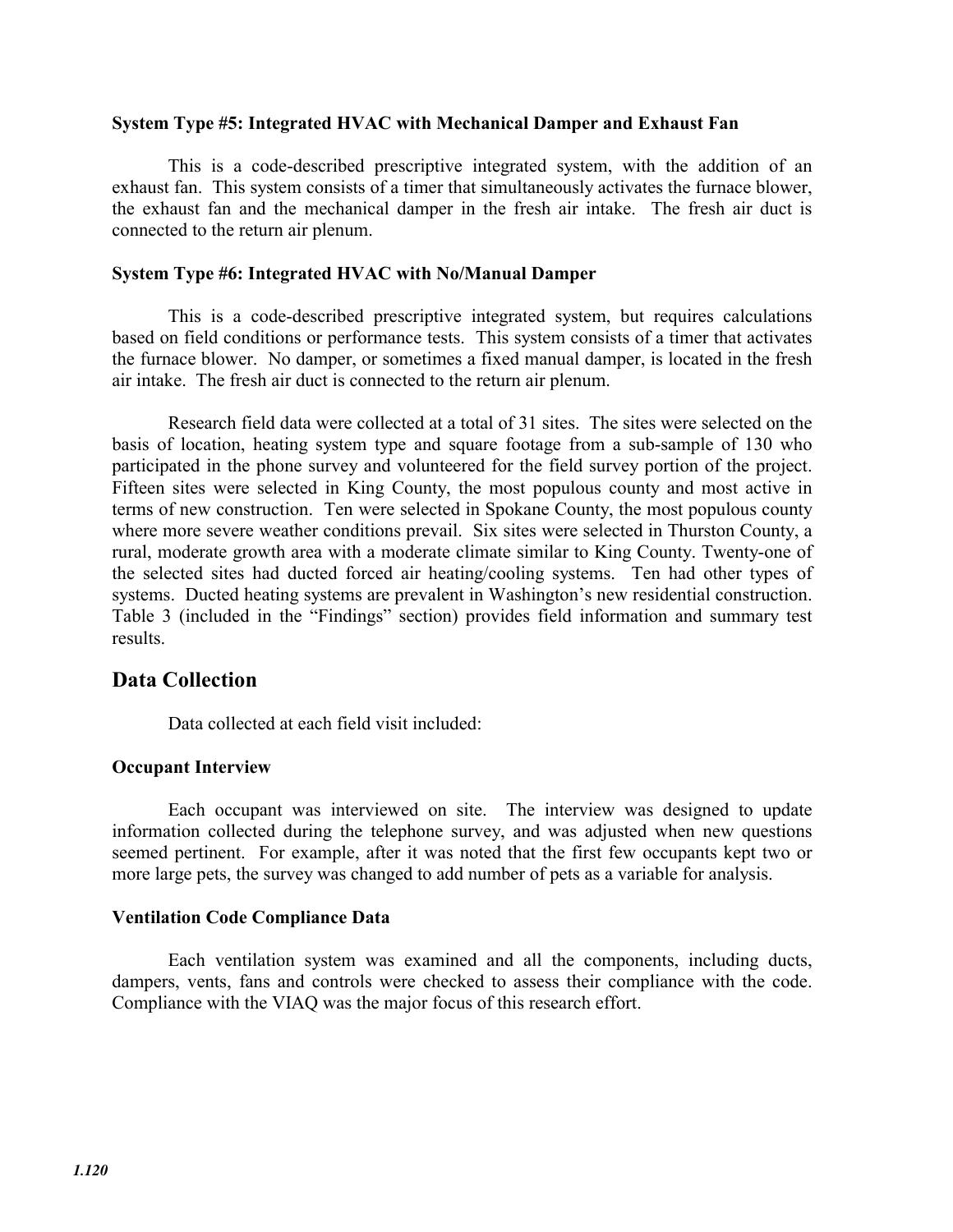#### **Envelope Air Tightness**

Single-point blower door tests at 50 Pa were conducted to determine average air leakage rates. The data collected were used to determine if there was a correlation between envelope tightness, occupant behavior and perceptions regarding IAQ. In reality, air leakage performance varies widely around the average, depending on occupant behavior, climate, HVAC system, and other factors. Fan depressurization testing measured air-leakage of both the envelope and ductwork outside the pressure envelope. These tests were conducted at a single pressure difference of 50 Pa. The "divide by 20 rule" was used to convert ACH  $\omega$  50 Pa to seasonal average ACH, due to the lack of field information on leakage class, required to calculate Normalized Leakage Area per ASHRAE Std. 119. Research conducted in the 1980s on similar homes in the Pacific Northwest suggests that a divide by 20-24 rule of thumb range for aggregate samples of homes is appropriate (Palmiter, 2001).

### **Ducted Forced Air Heating/Cooling System Tightness**

Pressure pan tests were conducted in homes with ducted heating systems to help determine whether inadvertent ventilation due to duct leakage affected occupant behavior and perceptions regarding IAQ. These simple tests did not directly measure leakage, but they provided enough qualitative information to indicate whether the system could be considered well sealed or poorly sealed. No duct leakage tests of the supply and return leakage fractions outside the pressure envelope were performed. Therefore duct leakage induced infiltration is not included, in combined effective air change rates, when the HVAC system is operating, but is taken into account when the system is off.

## **Ventilation System Tests**

In each home, the ventilation system was tested for flow. No attempt was made to adjust the systems prior to testing. The control settings were noted to determine total daily hours of use, although the actual time periods and number of cycles were not collected.

## **Energy Code Compliance**

A survey of the home was taken to determine whether the home met the basic requirements of the Energy Code, including those for insulation and windows.

## **Findings**

## **Code Compliance Rate**

Field data were analyzed to determine whether the homes in the field study complied with the letter of the code and also whether they met the intent, in terms of performance. Systems that contained all the proper (type and size) components, including fans, ducts, intakes, dampers, controls and other basic requirements were determined to meet the prescriptive requirements of the code. Systems that met the code's basic requirements for controls, air distribution and total airflow were assumed to meet the performance requirements. In the cases described below, if a system met the prescriptive requirements but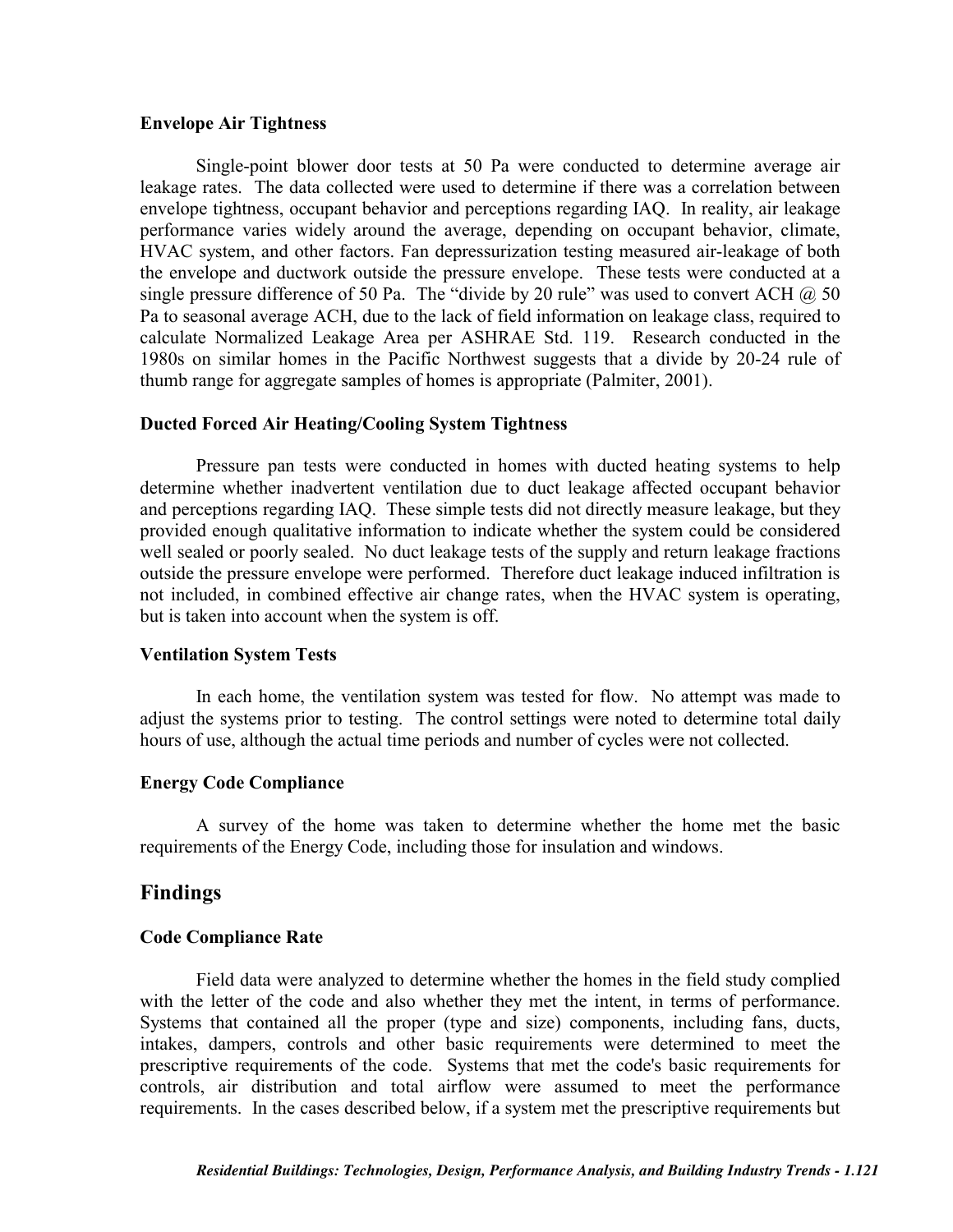failed to meet the performance requirements, the system was found to provide an inadequate amount of fresh air. At three sites, the occupants revealed that they removed or disabled the system timers. For the compliance analysis, these systems were assumed to have timers in place and functioning. No other evidence of system tampering was revealed during the site survey interviews. Only 32% (10/31) of all systems surveyed met VIAQ performance requirements. Slightly more, 39% (13/31) met the prescriptive requirements. In total, 52% (16/31) of all systems met code by either or both methods.

## **Case 1: Code compliance rate for systems NOT integrated with central heating systems.**  These systems:

- Are provided with controls that are not typically removed or incapacitated by the occupant.
- Are typically installed according to code.

Exhaust systems met the prescriptive (System #1) requirements for the code 71% (10/14) of the time. Systems meeting the prescriptive code also met the performance targets 60% (6/10) of the time.

## **Case 2: Code compliance for systems integrated with central heating systems.**  Integrated systems:

- Require excessive energy to operate the forced air heating/cooling blower motor for ventilation.
- Are typically installed in homes with central forced air HVAC systems, and typically leaky ductwork.
- Cause discomfort/irritation to some occupants when cold air is delivered at supply registers under certain conditions (such as low outside temperature, and the register located near occupant.)
- Are difficult to operate for some residents.
- Are often not installed according to code.
- Were ineffective when using performance based code compliance, (i.e. relying on measured flow rates)

Only 29% (5/17) of the systems integrated with central heating systems (Systems 2-6) met either the prescriptive or performance requirements of the code. Only 18% (3/17) of the systems integrated with central heating ventilation systems met the performance requirements of the code. Integrated systems also met the prescriptive requirements for the code 18% (3/17) of the time. (One system met both prescriptive and performance requirements.)

## **Specific Compliance Issues**

Exhaust systems with inlet vents (System #1). The four systems that failed to meet the prescriptive requirements did so because of insufficient door undercuts, insufficient (CFM) fans and/or missing fresh air intakes. Of the four that failed to meet the performance targets, three provided insufficient airflow, while one exceeded maximum airflow.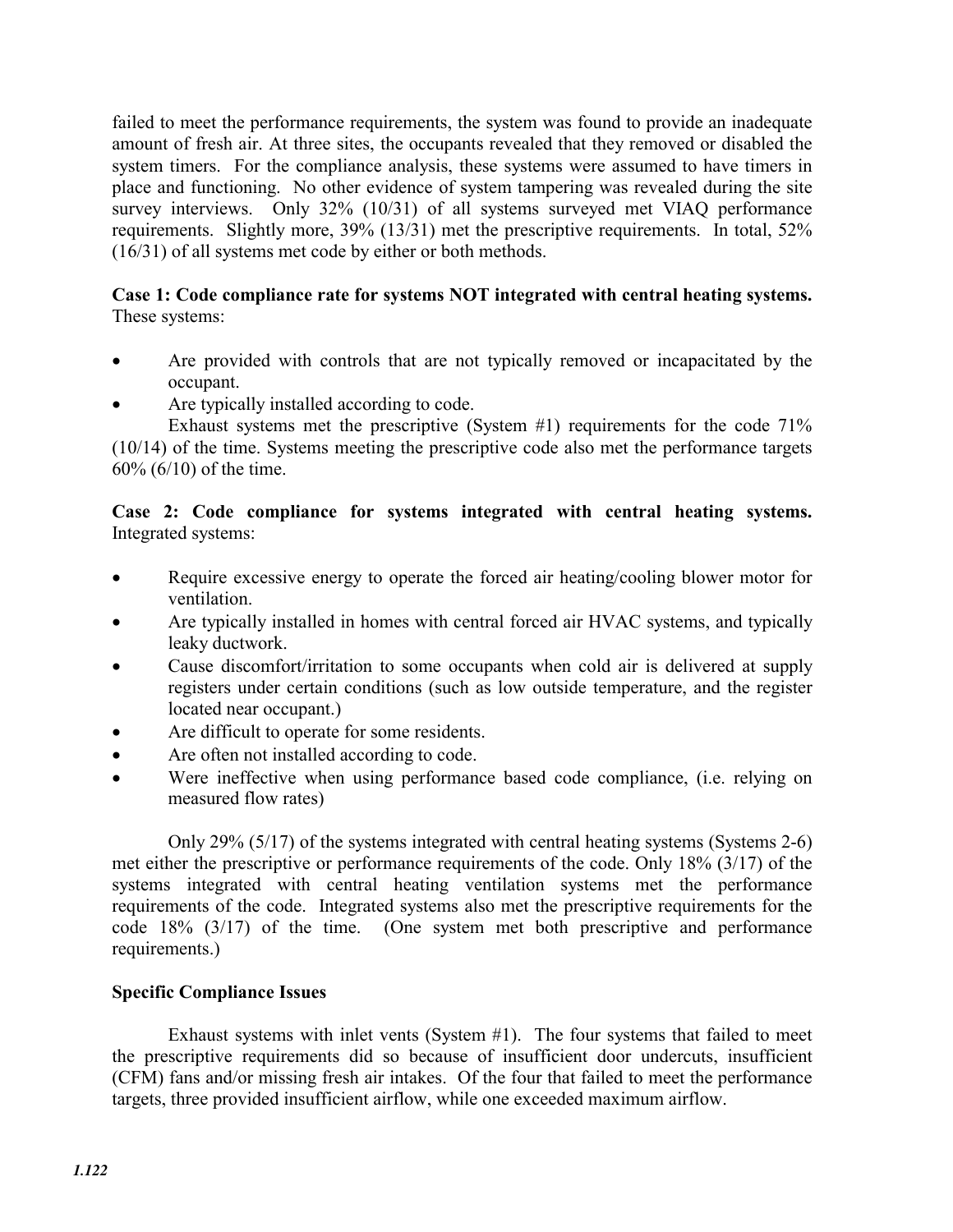|                                 |                   |                    |                     | Annual             | Annual              |                   |
|---------------------------------|-------------------|--------------------|---------------------|--------------------|---------------------|-------------------|
| <b>VIAQ</b>                     | Home              | Measured           | <b>Blower Door</b>  | <b>Ventilation</b> | <b>Combined</b>     | <b>Combined</b>   |
| <b>Ventilation</b>              | <b>Gross</b>      | <b>Ventilation</b> | De-pressure         | <b>System</b>      | <b>Effective</b>    | <b>Effective</b>  |
| <b>System</b>                   | Conditioned       | <b>System</b>      | <b>ACH</b> @50 Pa   | <b>Observed</b>    | <b>ACH-cont.</b>    | <b>Annual ACH</b> |
| <b>Type</b>                     | <b>Floor Area</b> | ACH                | <b>Infiltration</b> | <b>On-Time</b>     | Operation           | w/on-time         |
| $(1-6)$ $(*)$                   | $(f t^2)$         | $(ALi - 136)$ **   | $(AI - 136)$ **     | (hrs/day)          | $(A_E)^{**}$ (hr-1) | $(A_E)$ ** (hr-1) |
| System 1:                       |                   |                    |                     |                    |                     |                   |
| Mean                            | 1856              | 0.35               | 0.34                | 3.31               | 0.49                | 0.37              |
| Median                          | 1620              | 0.35               | 0.32                | 2.00               | 0.43                | 0.34              |
| Max                             | 3630              | 0.64               | 0.66                | 9.00               | 1.07                | 0.73              |
| Min                             | 1211              | 0.11               | 0.18                | 0.00               | 0.30                | 0.25              |
| Sample (n)                      | 14                | 14                 | 14                  | 13                 | 14                  | 13                |
| Std. Dev.                       | 692               | 0.17               | 0.12                | 3.18               | 0.20                | 0.13              |
| System 2,3 & 5:                 |                   |                    |                     |                    |                     |                   |
| Mean                            | 2514              | 0.34               | 0.32                | 1.58               | 0.51                | 0.33              |
| Median                          | 2345              | 0.25               | 0.31                | 2.00               | 0.36                | 0.32              |
| Max                             | 3832              | 0.98               | 0.46                | 4.00               | 1.42                | 0.46              |
| Min                             | 1290              | $0.00\,$           | $0.10$ (low)        | 0.00               | 0.10                | 0.17              |
| Sample (n)                      | 11                | 6                  | 11                  | $\mathbf{9}$       | 6                   | 5                 |
| Std. Dev.                       | 934               | 0.37               | 0.12                | 1.24               | 0.47                | 0.12              |
| Systems 4& 6:                   |                   |                    |                     |                    |                     |                   |
| Mean                            | 2208              | 0.48               | 0.38                | 3.80               | 0.64                | 0.43              |
| Median                          | 1963              | 0.46               | 0.31                | 3.50               | 0.60                | 0.38              |
| Max                             | 3300              | 0.77               | 0.68                | 7.00               | 1.05                | 0.71              |
| Min                             | 1360              | 0.21               | 0.22                | 1.50               | 0.30                | 0.27              |
| Sample (n)                      | 6                 | 6                  | 6                   | 5                  | 6                   | 5                 |
| Std. Dev.                       | 905               | 0.22               | $\mathbf{0}$        | 2.02               | 0.34                | 0.18              |
| Total systems: 1-               |                   |                    |                     |                    |                     |                   |
| 6                               |                   |                    |                     |                    |                     |                   |
| Mean                            | 2157              | 0.38               | 0.34                | 2.82               | 0.53                | 0.37              |
| Median                          | 1828              | 0.35               | 0.31                | 2.00               | 0.42                | 0.34              |
| Max                             | 3832              | 0.98               | 0.68                | 9.00               | 1.42                | 0.73              |
| Min                             | 1211              | $0.00\,$           | $0.10$ (low)        | $0.00\,$           | 0.10                | 0.17              |
| Sample (n)                      | 31                | 26                 | 31                  | $27\,$             | $27\,$              | 23                |
| Std. Dev.<br><b>Ducted HVAC</b> | 851               | 0.23               | 0.13                | 2.57               | 0.31                | 0.14              |
| systems:                        |                   |                    |                     |                    |                     |                   |
| Mean                            | 2264              | 0.39               | 0.35                | 3.01               | 0.57                | 0.39              |
| Median                          | 2251              | 0.35               | 0.31                | 2.00               | 0.42                | 0.36              |
| Max                             | 3832              | 0.98               | 0.68                | 9.00               | 1.42                | 0.73              |
| Min                             | 1211              | $0.00\,$           | $0.10$ (low)        | $0.0\,$            | $0.10\,$            | 0.17              |
| Sample (n)                      | 23                | 17                 | 23                  | 20                 | $18\,$              | 16                |
| Std. Dev.                       | 865               | 0.26               | 0.14                | 2.48               | 0.35                | 0.15              |
|                                 |                   |                    | $f_{\text{inmod}}$  |                    |                     |                   |

# **Table 3. Air Leakage Rates by Ventilation System Type**

**(continued)**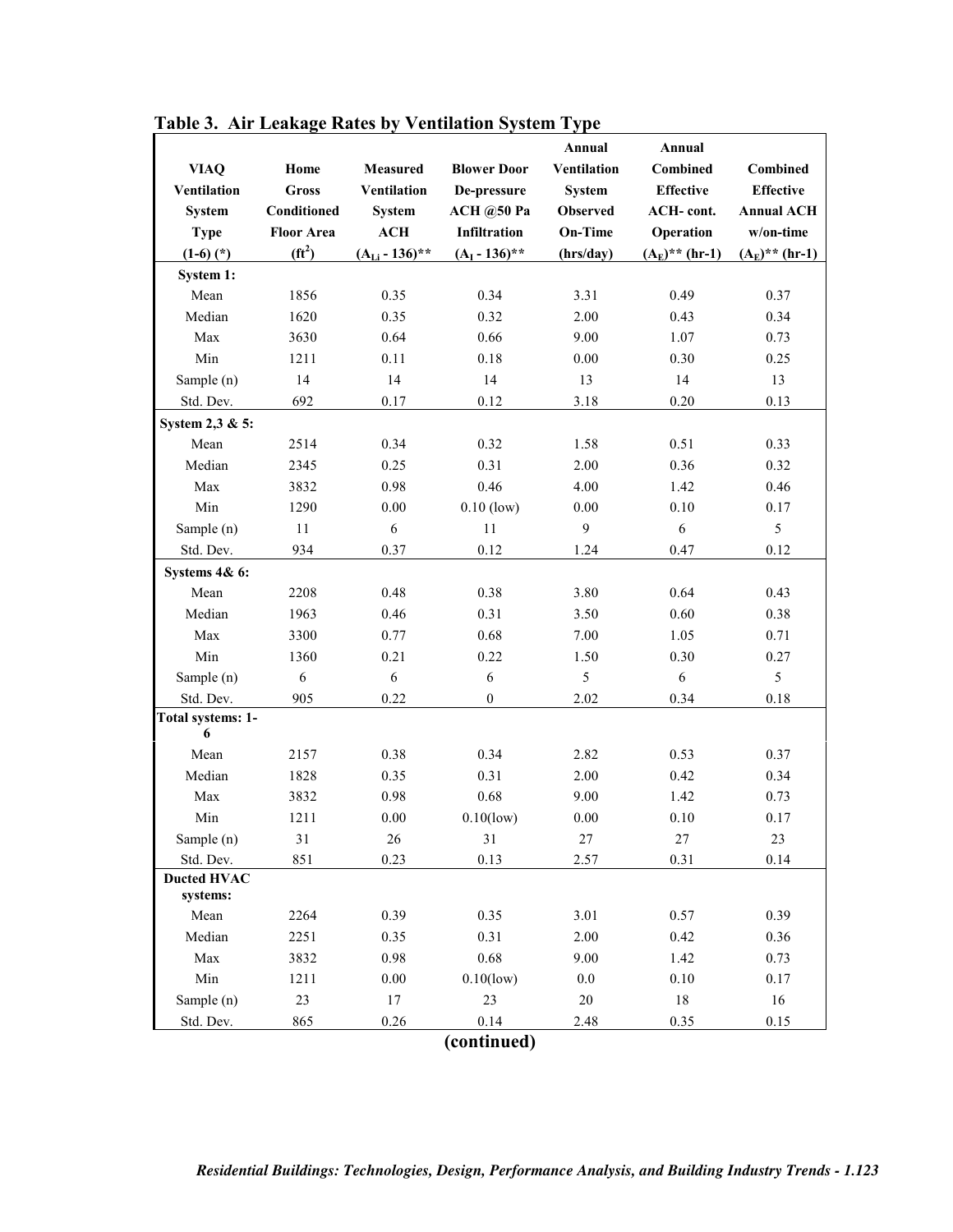| <b>VIAO</b><br><b>Ventilation</b><br><b>System</b><br><b>Type</b><br>$(1-6)$ $(*)$<br><b>Non-Ducted</b> | Home<br><b>Gross</b><br>Conditioned<br><b>Floor Area</b><br>$(f t^2)$ | <b>Measured</b><br><b>Ventilation</b><br><b>System</b><br>ACH<br>$(AL - 136)$ ** | <b>Blower Door</b><br>De-pressure<br><b>ACH</b> @50 Pa<br><b>Infiltration</b><br>$(AI - 136)$ ** | Annual<br>Ventilation<br><b>System</b><br><b>Observed</b><br>On-Time<br>(hrs/day) | Annual<br><b>Combined</b><br><b>Effective</b><br>ACH-cont.<br><b>Operation</b><br>$(A_E)^{**}$ (hr-1) | <b>Combined</b><br><b>Effective</b><br><b>Annual ACH</b><br>w/on-time<br>$(A_E)^{**}$ (hr-1) |
|---------------------------------------------------------------------------------------------------------|-----------------------------------------------------------------------|----------------------------------------------------------------------------------|--------------------------------------------------------------------------------------------------|-----------------------------------------------------------------------------------|-------------------------------------------------------------------------------------------------------|----------------------------------------------------------------------------------------------|
| <b>HVAC</b> systems:                                                                                    |                                                                       |                                                                                  |                                                                                                  |                                                                                   |                                                                                                       |                                                                                              |
| Mean                                                                                                    | 1852                                                                  | 0.34                                                                             | 0.31                                                                                             | 2.29                                                                              | 0.45                                                                                                  | 0.33                                                                                         |
| Median                                                                                                  | 1600                                                                  | 0.39                                                                             | 0.30                                                                                             | 0.50                                                                              | 0.41                                                                                                  | 0.32                                                                                         |
| Max                                                                                                     | 3630                                                                  | 0.58                                                                             | 0.47                                                                                             | 7.50                                                                              | 0.74                                                                                                  | 0.50                                                                                         |
| Min                                                                                                     | 1250                                                                  | 0.11                                                                             | 0.18                                                                                             | $\mathbf{0}$                                                                      | 0.30                                                                                                  | 0.25                                                                                         |
| Sample $(n)$                                                                                            | 8                                                                     | 8                                                                                | 8                                                                                                | 7                                                                                 | 8                                                                                                     | 7                                                                                            |
| Std. Dev.                                                                                               | 782                                                                   | 0.19                                                                             | 0.09                                                                                             | 2.94                                                                              | 0.15                                                                                                  | 0.09                                                                                         |

### **Table 3. Air Leakage Rates by Ventilation System Type (continued)**

**\*System Types** 

2=Passive Integrated Exhaust System

5=Integrated HVAC with Mechanical Damper and Exhaust Fan

\*\* $A_{Li}$ ,  $A_I$ , and  $A_E$  as defined by ASHRAE Standard 136, Sections 4.3 through 4.5

3=Passive Integrated Exhaust System with Mechanical Damper 4=Integrated HVAC with Mechanical Damper 5=Integrated HVAC with Mechanical Damper and Exhaust Fan 6=Integrated HVAC with No/Manual Damper

**Passive integrated exhaust (Systems #2 and #3).** None of these six systems complied with the performance or prescriptive requirements. These systems, though common, are not described in the code. They rely on an exhaust fan to draw fresh air through the heating system ducts connected to an outside air source. The controls for these systems do not activate the furnace blower, but none drew a measurable amount of outside air through the fresh air intake unless the furnace was on. When the furnace is off, these systems extract make-up air from duct leaks and envelope leaks, where the quality of air is unknown and questionable. Also, four out of six of these systems lacked automatic dampers in the fresh air intake (the fresh air intake is always open) and therefore draw air whenever heating or air conditioning is needed. These four systems waste energy by providing increasing amounts of fresh air when it is needed the least.

**Integrated HVAC with mechanical damper (System #4).** None of these systems met code requirements. This system is the basic prescriptive "integrated with forced-air system" approach, not requiring field-testing if the ducts are installed according to the tables in the code. The four systems in this survey, however, were not installed with prescriptively installed ducts. None of them met the performance requirements either: three exceeded fresh air limits and one provided insufficient air. The automatic damper allows the occupant control over when the system will draw fresh air; use of the furnace blower ensures a reasonable amount of fresh air will be distributed, as long as the components (especially the ducts) are installed and functioning properly.

**Integrated HVAC with mechanical damper and exhaust fan (System #5).** Three out of five of these systems met prescriptive and/or performance requirements. These systems utilized an exhaust fan to balance the system, which is not required by code. One system had both an automatic and a manual damper. Only two met the performance requirements for fresh air. Of the three that did not meet performance requirements for fresh airflow, one had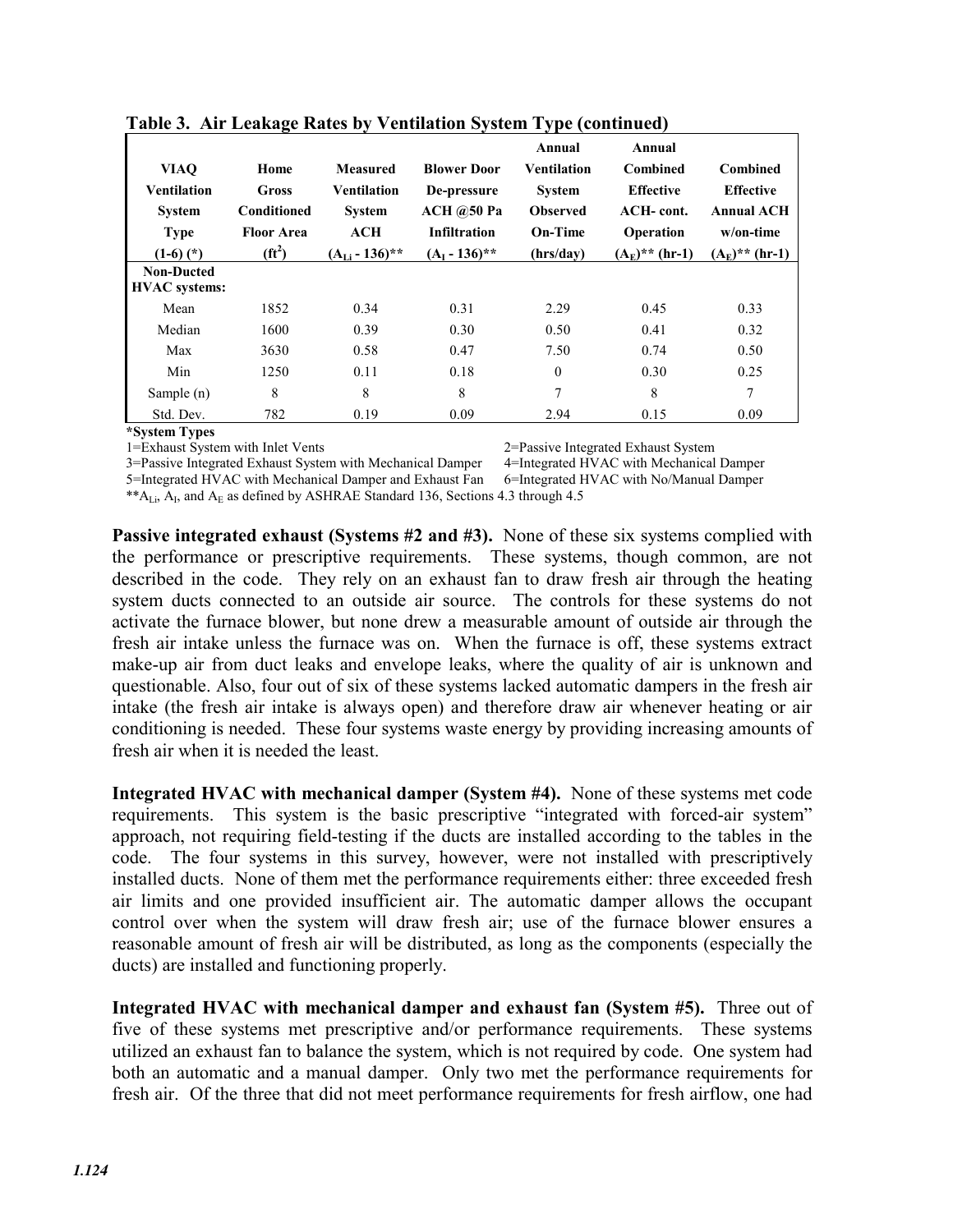a non-functioning (partially open) mechanical damper; one had an incorrectly set manual damper; and one had an excessively long and convoluted fresh air intake duct. The automatic damper allows the occupant more control over when the system operates. The use of the HVAC blower ensures a reasonable amount of fresh air will be distributed, as long as the components are installed and functioning properly. This system utilizes two motors and therefore uses more electrical energy than other systems.

**Integrated HVAC with no/manual damper (System #6).** One of these two systems met code requirements. Systems with manual (fixed) dampers are allowed prescriptively by code, although testing and/or calculations are required. However, neither of the two systems surveyed had prescriptively sized ducts. One system met the performance requirements. In both cases the occupant complained that the system caused drafts. These systems provide fresh air anytime the air handler is on and therefore ventilate more when heating or cooling duty cycles are highest. The occupants were unaware of the fixed dampers and therefore could not prevent these systems from providing unnecessary ventilation, even if they disengaged the timer.

## **Component Problems**

There were a variety of inoperative systems:

**Timers.** Three (9.6%) occupants disabled or removed timers and chose not to operate the systems. One of these cases involved an integrated system.

**Mechanical dampers.** Two of 11 (18%) mechanical dampers were found to be nonfunctional. One appeared to be properly installed; the other was apparently never electrically connected.

**Duct terminus.** The code requires the fresh air intake duct terminus (i.e. entry point of outside air to furnace return) be the size of the intake duct or 8 inches in diameter whichever is greater. Typically, the terminus was the same size as the intake duct, which was often 6" or 7" in diameter. At least 4 of 17 (24%) systems otherwise meeting the prescriptive standard failed this requirement.

**Energy implications.** Given the natural air leakage rates, (Table 3) and significant duct leakage of many homes in this study, the winter use of mechanical ventilation is often unnecessary and typically wastes energy if ventilation systems are operated continuously. The least wasteful is System #1 (the exhaust system not integrated with the furnace) which provides the occupant a great deal of control and uses a relatively energy efficient fan. The amount of energy wasted is greatest in homes that utilize ducted HVAC blowers and ducts outside the conditioned space to distribute fresh air. Systems #3, #4 and #5 (systems integrated with central heating ducts that employ an automatic damper within the fresh air intake) are all equipped with controls easily understood by the occupant. System #3, however, does not activate the furnace blower and therefore consumes less energy during its operation. Unfortunately, System #3 does not function as designed. Systems #2 and #6 (systems integrated with central heating ducts without an automatic damper within the fresh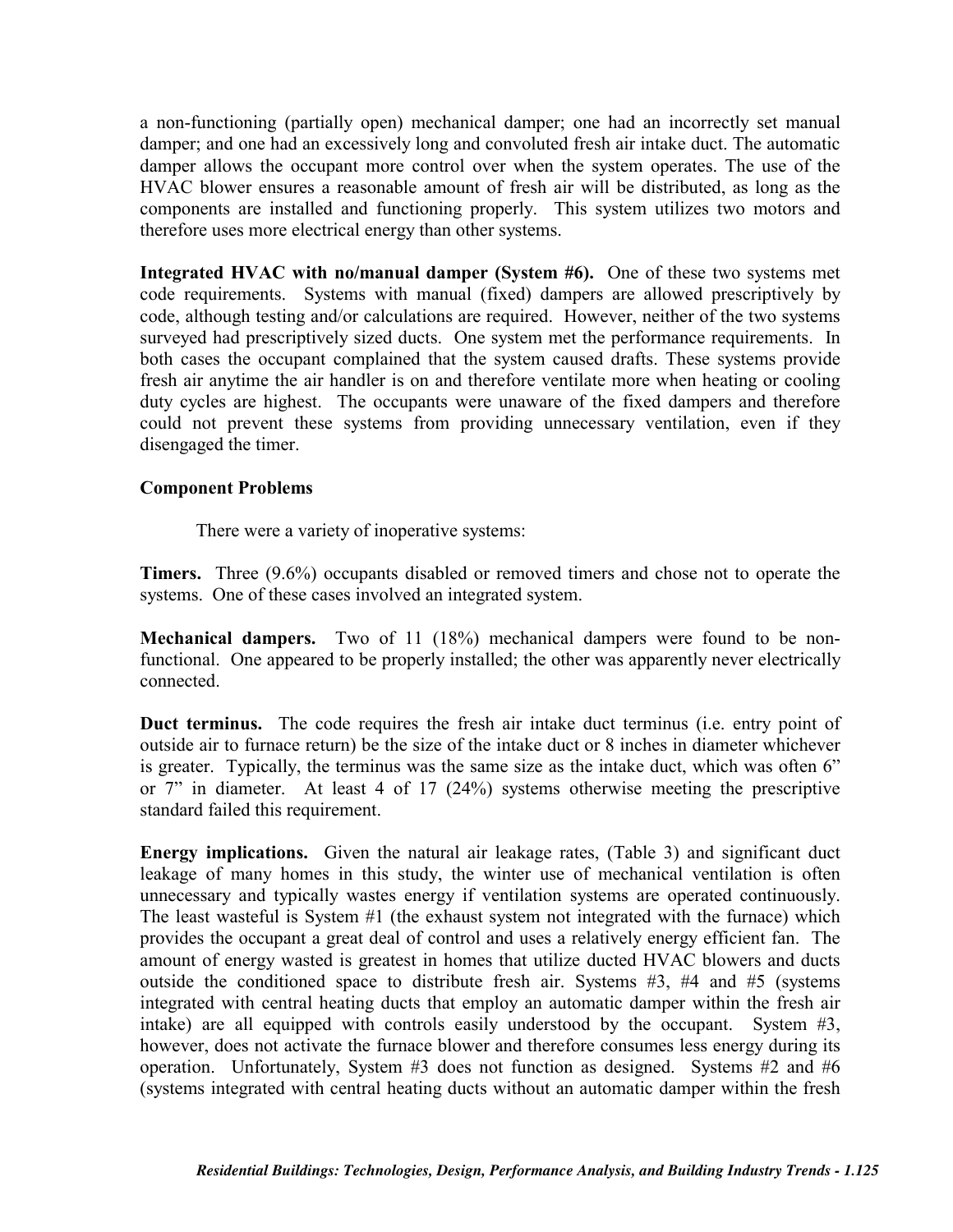air intake) are the most energy wasteful systems. These systems provide the most ventilation when it is needed least, *(i.e. during low outside air temperatures and high heating duty* cycles). These systems are not user-friendly. Only one in six of those with systems #2 or #6 said they adjusted the manual damper and that person claimed to adjust it only once. The telephone survey supports the argument that these systems are not well understood by occupants: only 2.6% said they have adjusted the fresh air damper.

**Ventilation system capacity.** Thirteen out of 26 ventilation systems measured had the capacity to provide at least 0.35 ACH if operated, without any additional natural ventilation, or duct leakage induced infiltration. The mean and median ventilation rate capacity provided by the mechanical systems was 0.38 ACH and ranged considerably from zero to 0.98 ACH, as shown in Table 3.

**Blower door test results.** Infiltration rates will vary based on weather and climate. Infiltration rates are higher when the weather is more severe and lower when the weather is milder, due to wind and stack effects (ASHRAE 1989). Using the "divide by 20 rule", $\frac{1}{1}$  the mean natural air leakage from both envelope and duct leakage was found to be 0.34 ACH (Std. Dev. 0.13) for the homes in this sample (Table 3). Home leakage ranged from 0.1 to 0.68 ACH. The tightest homes had basements and interior ducts. Homes without basements were found to have higher ACH values. One would expect that basement homes would have lower ACH rates, since ACH requires a volume term and basements, being somewhat below grade, have less leakage paths per unit volume. In addition, basement homes tend to have more supply ductwork within the pressure envelope, and therefore have less duct leakage to outside.

**Combined effective ACH.** Table 3 provides an estimate of combined natural and measured mechanical ventilation system capacity ACH using ASHRAE 136. Measured ventilation supply and exhaust flow rates are required to determine the unbalanced flow term in ASHRAE 136 in section 4.4. These field data were not available for those homes with ducted systems. The impact of combined ventilation system capacity (excluding duct leakage induced infiltration) using Std. 136 mean value for all homes is 0.53 ACH (Std. Dev=.31). This assumes that the ventilation system is running 24 hours per day throughout the year.

 $\overline{a}$ 

Using ASHRAE Standard 136 methodology, and assuming single story home and 0.82 weather factor (W) reduce the mean natural leakage rate by 0.02 ACH. CFM50 was converted to ELA assuming a flow exponent value of 0.65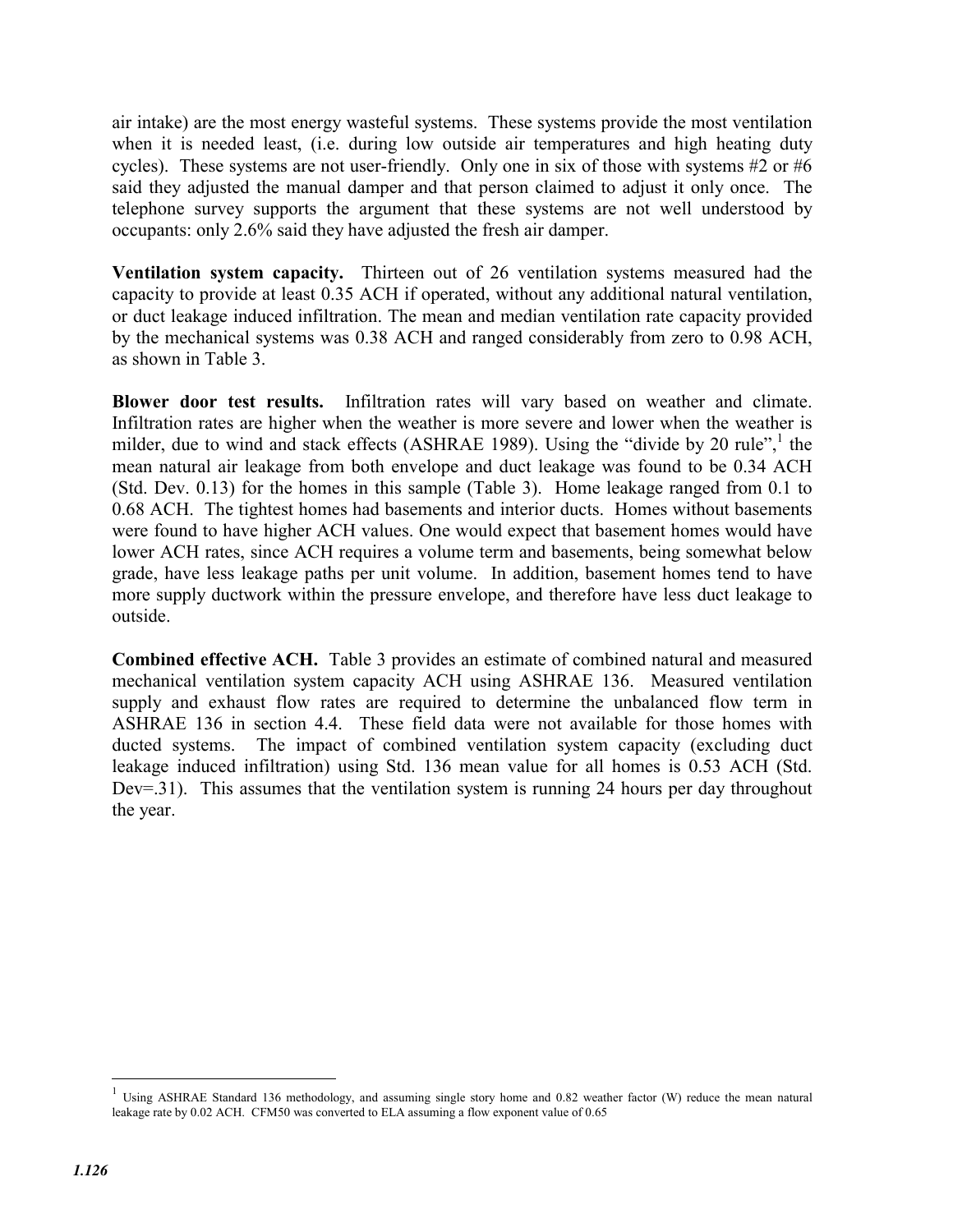**Combined effective annual ACH.** Table 3 provides an estimate of combined natural and measured mechanical ventilation system capacity ACH using ASHRAE 136 section 4.4 taking into account the ventilation system operation time reported by the occupants. The impact of combined ventilation system capacity (excluding duct leakage induced infiltration) for all homes is 0.37 ACH (Std. Dev=0.14). Table 3 also provides the ventilation systems median value on time reported, the combined effective annual ACH is only 0.03 ACH greater than the blower door estimate. Combined effective ACH does not account for 1) duct leakage induced infiltration while HVAC is operating and 2) uncontrolled ventilation on intake duct systems that also ventilate during normal heating and cooling duty cycles when ventilation demand is not required.

**Impacts of ductwork** Research conducted in these and other Pacific Northwest homes found typical "leaky" HVAC ductwork located outside the home pressure envelope significantly increases the ACH of a home while the HVAC system is operating (Palmiter 1989). When HVAC systems are not operating this duct leakage is in effect contributing to the natural infiltration rate. When the HVAC system is running these duct leaks impact the ACH due to HVAC duct leakage induced infiltration. The annual impact of this duct leakage can be similar in magnitude to that contributed by natural ventilation, and greater than the mechanical ventilation systems as operated in VIAQ homes. The author believes that to properly address duct leakage, hourly simulation programs are required. However these hourly simulations programs require input values not available in this research study. ASHRAE 136 estimation of combined effective ventilation rates accounts for the interaction of the unbalanced flow caused by the ventilation system and it's impact on stack infiltration when the mechanical ventilation system is operating. While ASHRAE 136 provides a way to account for mechanical ventilation, it does not account for duct leakage system interactions, unless the ductwork supply and return leakage rates are both known.

## **Other Analysis**

Many comparisons were made between various parameters. In the following cases, however, the number of possible variables overwhelms the small sample size. While trends may have been identified, no firm conclusions should be drawn without further study.

- No relationship between daily hours of ventilation system use and system airflow rate was found.
- The more pets in a household, the more the ventilation system were utilized.
- Those who believe their home has good IAQ use their ventilation systems less.
- No relationship between natural air change rate and hours of ventilation system use was found.
- No relationship between an occupant's perception of home IAQ and natural air change rate was found.
- No evidence was found to show that installers tested systems to ensure airflow. Where these tests were required, calculations and "tested flows" were sometimes found, but the best results were not similar to measurements conducted through this survey.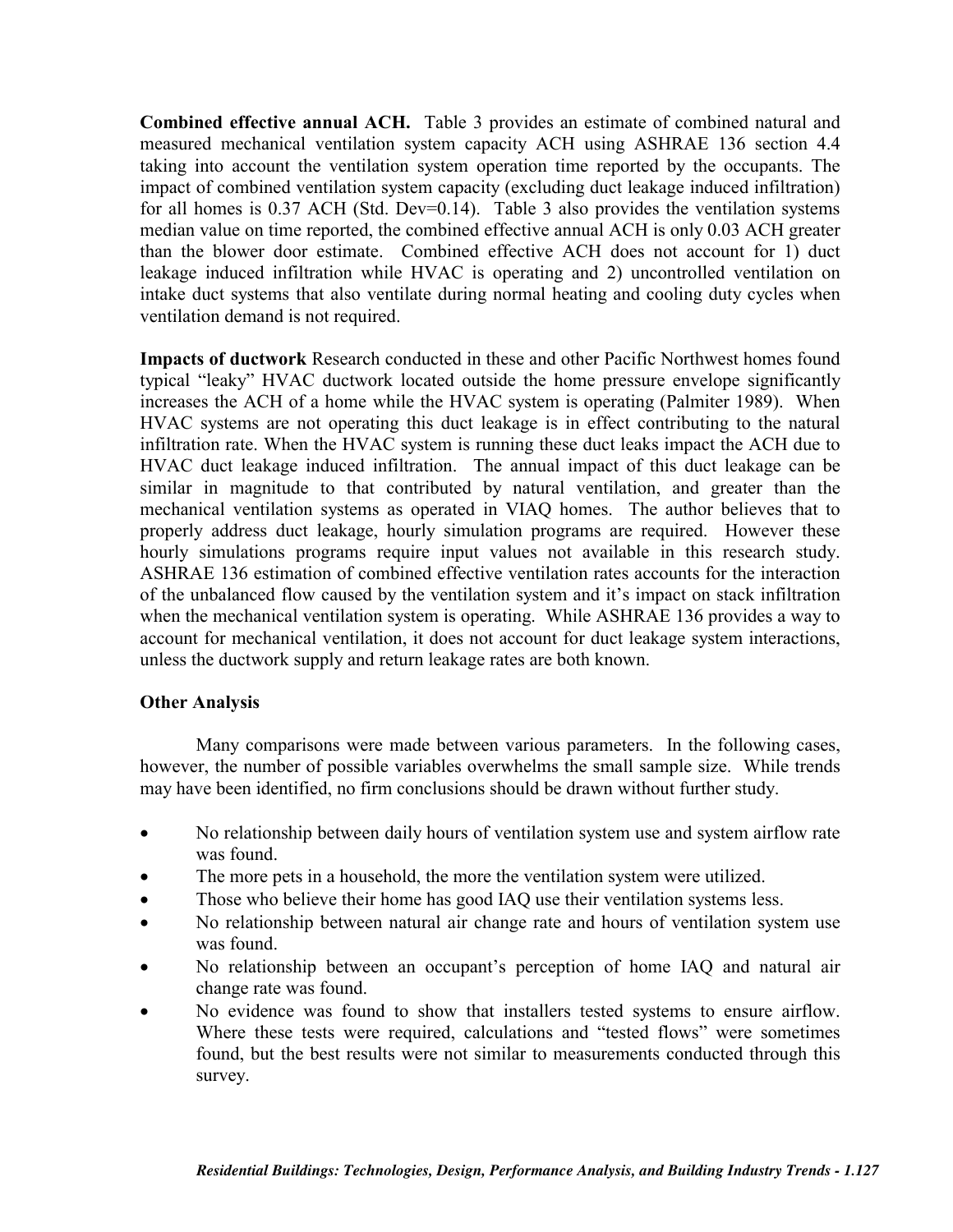# **Conclusions**

The field research data reveal that the technical details of the whole house ventilation requirements are widely misunderstood. Only 32% of all systems surveyed met VIAQ performance requirements. Exhaust systems not integrated with central heating were more compliant than other systems, complying with the code 71% (10/14) of the time (all prescriptively). Only 60% of those also met the performance airflow targets of the code. Only 29% (5/17) of the systems integrated with central heating systems complied with either the prescriptive or performance requirements of the code.

Occupants surveyed in this study believe ventilation is important for health and use their systems. However, due to inadequate occupant education and poorly designed/installed ventilation systems, energy is wasted and indoor air quality is compromised. Due to the limited ventilation system operation during mild weather many homes were under ventilated, and did not provide controlled ventilation that was significantly greater than natural ventilation.

The winter use of continuous whole house ventilation in many homes evaluated in this study may result in over-ventilation and wasted energy. Systems utilizing HVAC (non-ECM type) blowers that are not equipped with automatic fresh air dampers (1/3 of all integrated systems) consume the most energy, and do not allow occupants control.

Ventilation system operation is problematic in typical homes with leaky ductwork and building envelopes, due to the dynamic interaction of weather and HVAC operation.

# **Recommendations**

Problems identified in this study can be addressed through occupant education, improved code language, and education of builders, contractors and building officials.

- Code language can be improved by providing simpler, clearer specifications for each system type. The study reveals that many installed systems are not described in the code. Often, components from several system types are mixed and matched. By eliminating the two options that do not require automatic dampers for integrated systems, energy will be saved and the code will be simplified.
- Occupants can be provided with information on how to adjust their systems and when to use automatic ventilation. Occupants should be made aware of energy and health issues related to whole house ventilation systems. Information can be distributed through building departments, utilities, builders and others through a public outreach campaign directed at new homebuyers. New code language should require that user instructions be provided with the HVAC information. Occupants should be instructed on the use of ventilation systems to provide good IAQ and reduce energy waste. Controls should be labeled and ventilation instructions should address control operation.
- Training and performance testing should be provided to builders and code enforcers, and should emphasize energy implications as well as health concerns. Builders, HVAC subcontractors and code officials must better understand the impacts of leaky envelopes, ductwork and poorly installed/commissioned HVAC systems.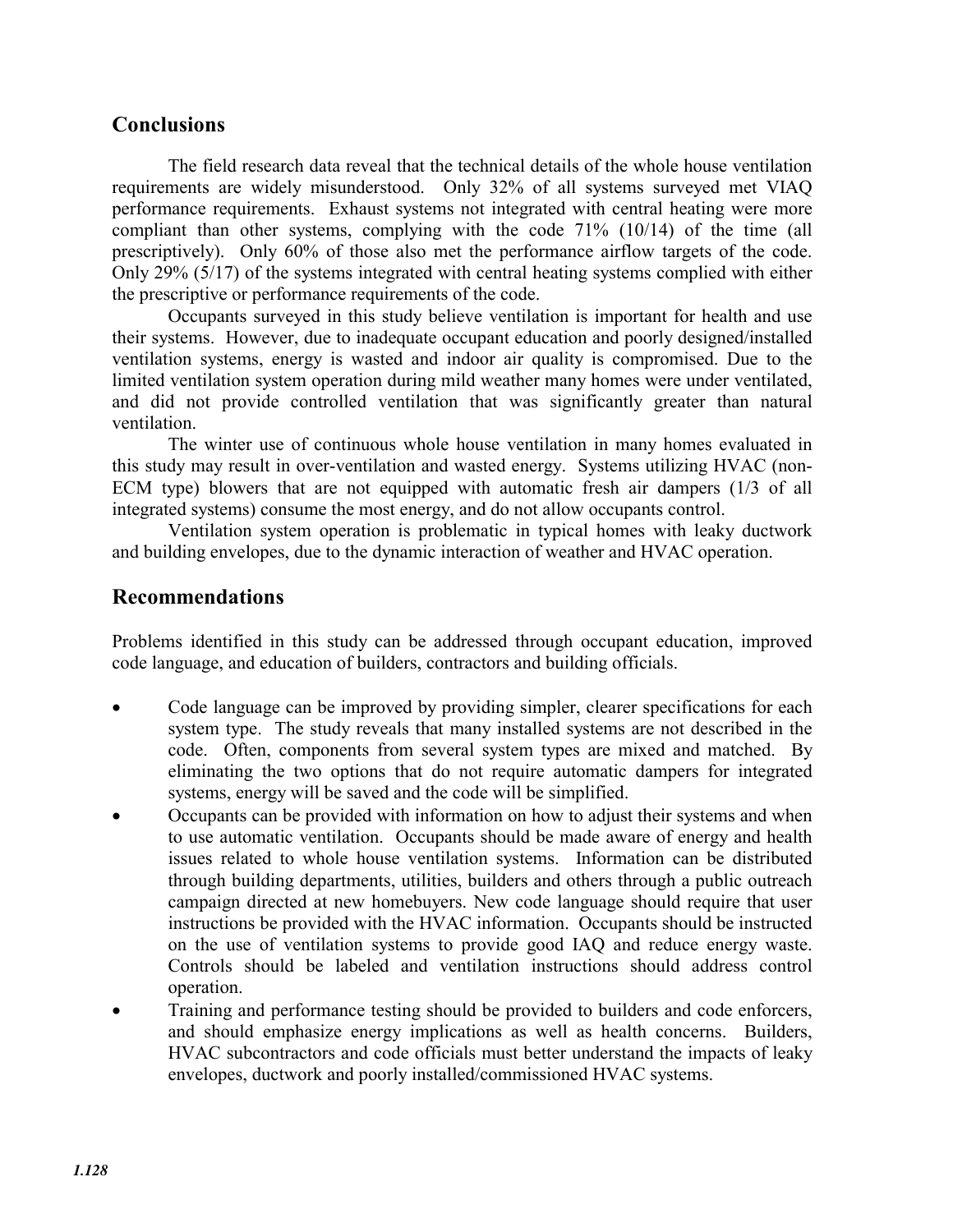- x A new direction in marketing ultra (beyond code) energy efficient homes should be implemented. Ventilation requirements for Energy Star Homes and other efficiency programs may help raise consumer IAQ awareness, and reduce IAQ problems and/or energy use liabilities to these programs. New innovative control systems are needed to optimize ventilation rates. These controls must account for variations in weather induced natural ventilation and HVAC induced infiltration. Controls that rely less on occupant perceptions of IAQ for operation may improve IAQ while minimizing energy use.
- x Additional modeling research and field validations should be conducted to explore issues of temporal and spatial ventilation effectiveness, energy use, pollutant concentrations and occupant exposures. Computer simulations such as CONTAM may be applicable in evaluating ventilation effectiveness of various ventilation systems, in terms of energy and indoor air quality (Persily 2000).

# **Acknowledgements**

The authors would like to thank the US Department of Energy Special Projects and Building America Industrialized Housing Programs for their support. We would also like to acknowledge Larry Palmiter from Ecotope Inc., Andy Persily from NIST, and Max Sherman and Nance Matson from LBNL for contributions made to previous residential ventilation research referenced in this paper. Special thanks to Johnny Douglass, Senior Engineer, WSU Energy Program. The author would also like to thank an unknown ASHRAE 62.2 peer reviewer for their extremely valuable comments, while this paper was under development for a cancelled ASHRAE symposium.

# **References**

- ASHRAE. 1988. *ANSI/ASHRAE Standard 1319-1988 (RA94), Air Leakage Performance for detached Single Family Residential Buildings.* Atlanta, Georgia: American Society of Heating, Refrigerating, and Air-Conditioning Engineers, Inc.
- ASHRAE. 1989. *ANSI/ASHRAE Standard 62-1989, Ventilation for Acceptable Indoor Air Quality.* Atlanta, Georgia: American Society of Heating, Refrigerating, and Air-Conditioning Engineers, Inc.
- ASHRAE. 1992. *ANSI/ASHRAE Standard 136-1993, A Method of Determining Air Change Rates in Detached Dwellings.* Atlanta, Georgia: American Society of Heating, Refrigerating, and Air-Conditioning Engineers, Inc.
- Devine, J., Lubliner, M., and Kunkle, R. 1999. "Occupant interaction with Washington State Ventilation and Indoor Air Quality Code mandated whole house ventilation systems: Telephone survey results." Paper presented at the American Society of Heating, Refrigerating, and Air-Conditioning Engineers, Inc.'s Annual Meeting, Seattle, WA., June 19-23.
- Lubliner, M. Stevens, D.T., and Davis, R. 1997. "Mechanical Ventilation in HUD-Code Manufactured Housing in the Pacific Northwest." *ASHRAE Transactions* 103 (1):